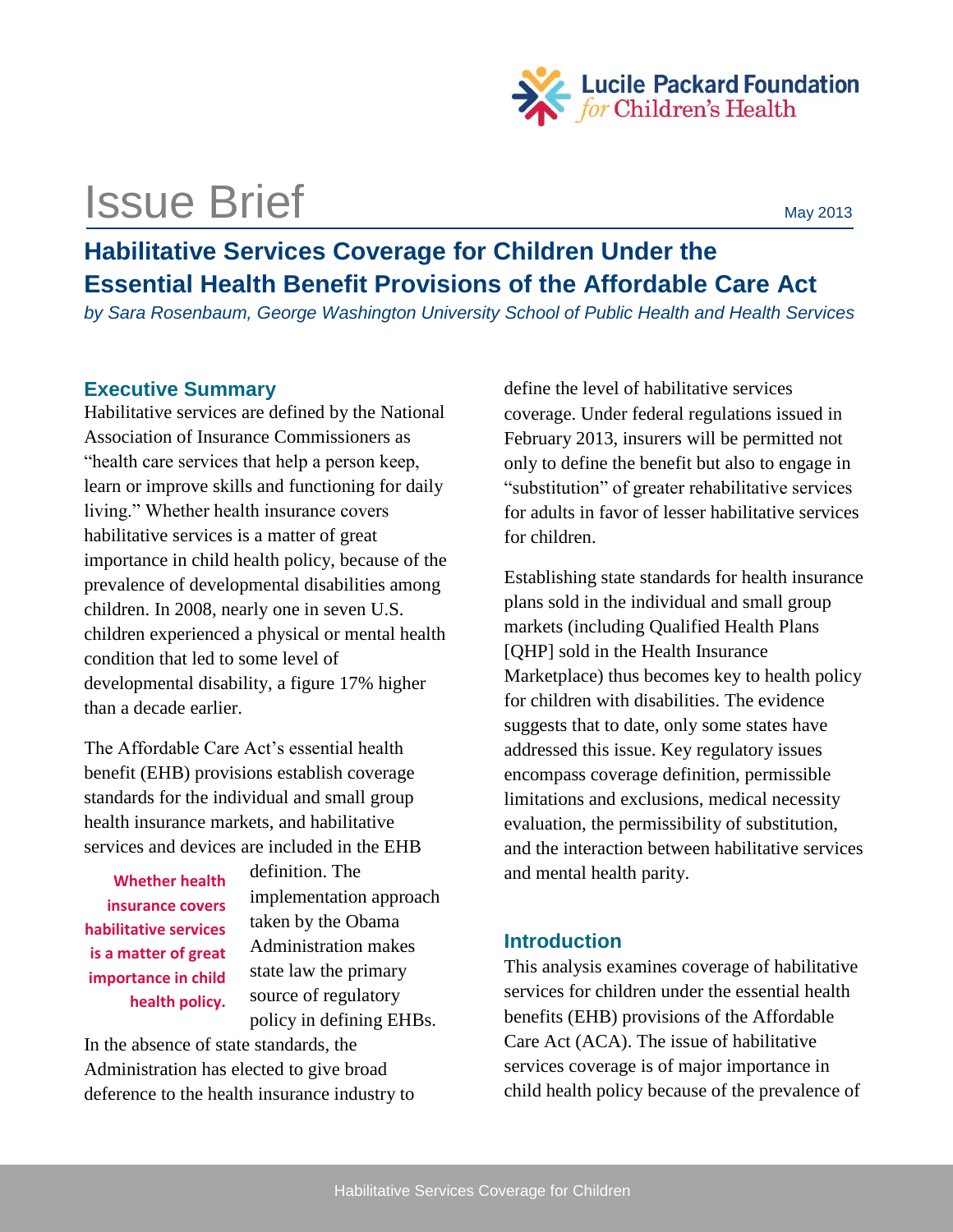developmental disabilities among children. In 2008, nearly one in seven U.S. children experienced a physical or mental health condition that led to some level of developmental disability. <sup>1</sup> This figure represents a 17 percent increase over the proportion of children experiencing such disabilities a decade earlier. Considerable evidence shows that intervention at the earliest time with a range of therapies aimed at developing physical, mental, cognitive, and socialization skills can be effective in reducing the severity and scope of developmental delays.<sup>2</sup>

Because of the complex manner in which the EHB provisions of the law interact with various sources of health insurance, the analysis focuses on several distinct health insurance markets: (1) Medicaid and separately administered CHIP programs; (2) the individual and small group (under 100 employees) health insurance markets; and (3) the large group market, whether fully insured or self-insured. In addition, the analysis touches on the relationship of the EHB provisions to health plans that maintain "grandfathered" status.

This analysis finds that the essential health benefits provisions of the ACA have significantly advanced access to habilitative services coverage for children in the individual and small group markets. However, it also finds that final federal EHB regulations, issued by the United States Department of Health and Human Services in February 2013, may actively

incentivize EHB-governed health plans to reduce habilitative services for children in favor of more comprehensive rehabilitative services for adults. Because of the primary role played by states in defining the scope of EHB coverage, state health policy becomes extremely important to the strength of habilitative services coverage for children.

This analysis begins with a background that reviews the habilitative services coverage landscape prior to passage of the ACA. It then describes the EHB amendments and the course of federal agency implementation. The analysis concludes with a discussion of issues that arise as the amendments are translated into coverage in state markets.

## **Background: Pre-ACA Coverage of Habilitative Services for Children**

#### *Private insurance, employer-sponsored plans*

The National Association of Insurance Commissioners (NAIC), whose model laws and policies are considered authoritative in the field of insurance regulation, defines the term "habilitative services" as "health care services that help a person keep, learn or improve skills and functioning for daily living."<sup>3</sup> Prior to enactment of the ACA, coverage of habilitative services, whether for children or adults, was effectively confined to the Medicaid program. To be sure, strong advocacy in recent years led to measurable gains in standards governing habilitative services coverage under private insurance in the case of children with autism spectrum disorders. Indeed, as of August 2012,

<sup>&</sup>lt;sup>1</sup> C. Boyle et al., "Trends in the Prevalence of Developmental Disabilities Among U.S. Children, 1997-2008," *Pediatrics*  (published online, May 23, 2011) [accessed online at Centers for Disease Control and Prevention, *Developmental Disabilities Increasing in the U.S.* 

[http://www.cdc.gov/features/dsdev\\_disabilities/index.html](http://www.cdc.gov/features/dsdev_disabilities/index.html) (May 10, 2013)]  $2$  Id.

<sup>&</sup>lt;sup>3</sup> National Association of Insurance Commissioners, Glossary of Health Insurance Terms

[http://www.naic.org/documents/committees\\_b\\_consumer\\_infor](http://www.naic.org/documents/committees_b_consumer_information_ppaca_glossary.pdf) [mation\\_ppaca\\_glossary.pdf](http://www.naic.org/documents/committees_b_consumer_information_ppaca_glossary.pdf) (Accessed online May 4, 2013)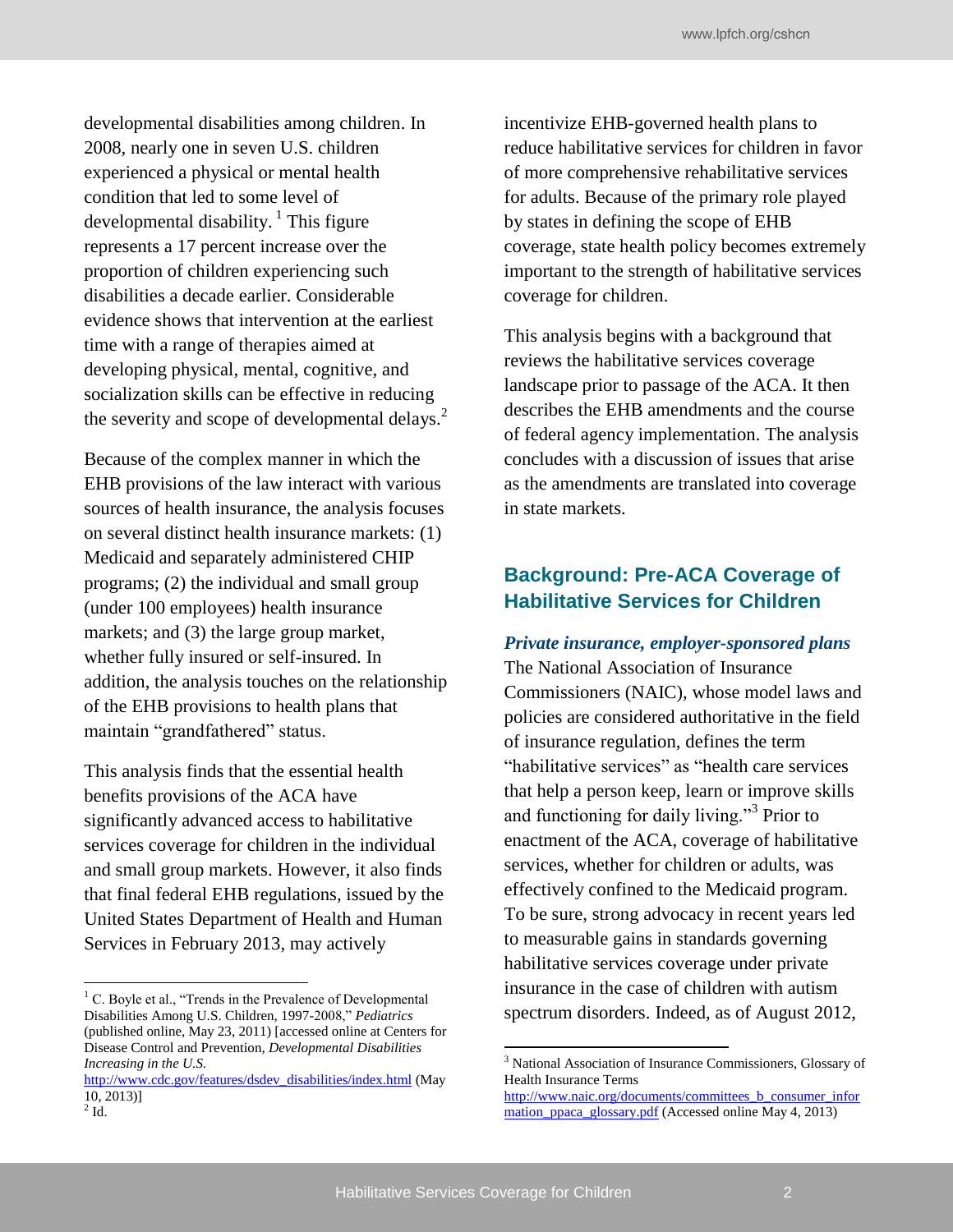37 states reported at least some insurance coverage of applied behavioral therapy for children with a covered diagnosis related to autism spectrum disorders.<sup>4</sup> Inevitably, as with state insurance benefit mandate laws generally, state laws governing habilitative services coverage may vary considerably in terms of the level of diagnosis necessary to trigger coverage, the amount, duration and scope of coverage available, permissible types of treatment limitations and exclusions, and permissible costsharing. Moreover, as state laws related to autism treatment coverage underscore, state coverage law advances may be limited to certain specific diagnoses.

In its 2011 report on the ACA's EHB provisions,<sup>5</sup> the Institute of Medicine (IOM) noted that habilitative services are distinct from rehabilitative care, since they are designed to

**Insurers and health plans have used an array of techniques to exclude coverage of treatments and therapies when needed for habilitative reasons.**

help a person attain a particular function as opposed to restoring a prior level of functioning. Recognizing the extremely limited nature of commercial insurers' experience with habilitative services

coverage, the IOM also pointed out that insurers and health plans have extensive experience with coverage of rehabilitative services, which consist of similar physical, cognitive, and mental health therapies, although carried out for a different purpose.

Despite the similarities between rehabilitative and habilitative treatments, as the IOM noted, insurers and health plans traditionally have used an array of techniques to exclude coverage of the treatments and therapies when needed for habilitative reasons, despite the fact that the only major difference between the provision of such therapies to a child is the triggering set of factors for their provision (i.e., attainment and maintenance, versus restoration, of function). The result of these exclusionary techniques has been denial of access to otherwise-covered therapies in the case of children (and adults) who need treatment to attain and maintain health and avert functional loss.

Numerous exclusionary tools come into play; typically these tools are used in combination with one another. One type of tool is to embed treatment exclusions directly into the contractual terms of coverage. For example, health plan documents might define speech therapy as care furnished by a licensed speech therapist when medically necessary to "restore" speech.<sup>6</sup> Another tool involves the exclusion of certain treatment settings from coverage; an example would be to insert a contractual "educational" exclusion that bars otherwisecovered treatments when furnished in school or child care settings as part of an overall child development program, $\frac{7}{1}$  even in cases in which the treatment is furnished by a licensed health care professional. A third type of exclusionary technique would be use of a medical necessity

<sup>4</sup> National Conference of State Legislatures, *Insurance Coverage for Autism* (August 2012[\) http://www.ncsl.org/issues](http://www.ncsl.org/issues-research/health/autism-and-insurance-coverage-state-laws.aspx)[research/health/autism-and-insurance-coverage-state-laws.aspx](http://www.ncsl.org/issues-research/health/autism-and-insurance-coverage-state-laws.aspx)

<sup>(</sup>Accessed online, May 4, 2013) 5 Institute of Medicine, *Essential Health Benefits: Balancing* 

*Coverage and Costs* (National Academy Press, 2011), p. 61.

<sup>6</sup> See, e.g., *Bedrick v Prudential Insurance Co*. 137 F. 3d 1253  $(4<sup>th</sup> Cir., 1994)$  (speech therapy limited to treatments necessary to "restore" speech and therefore denied to child with cerebral palsy)

<sup>7</sup> See, *Mondry v American Family Mutual Ins. Co.* No. 07-1109  $(7<sup>th</sup> Cir., 2009)$ . In 1984, Medicaid was amended to stop this type of service denial in the case of children receiving covered therapies as part of individualized plans under the Individuals with Disabilities Education Act (IDEA)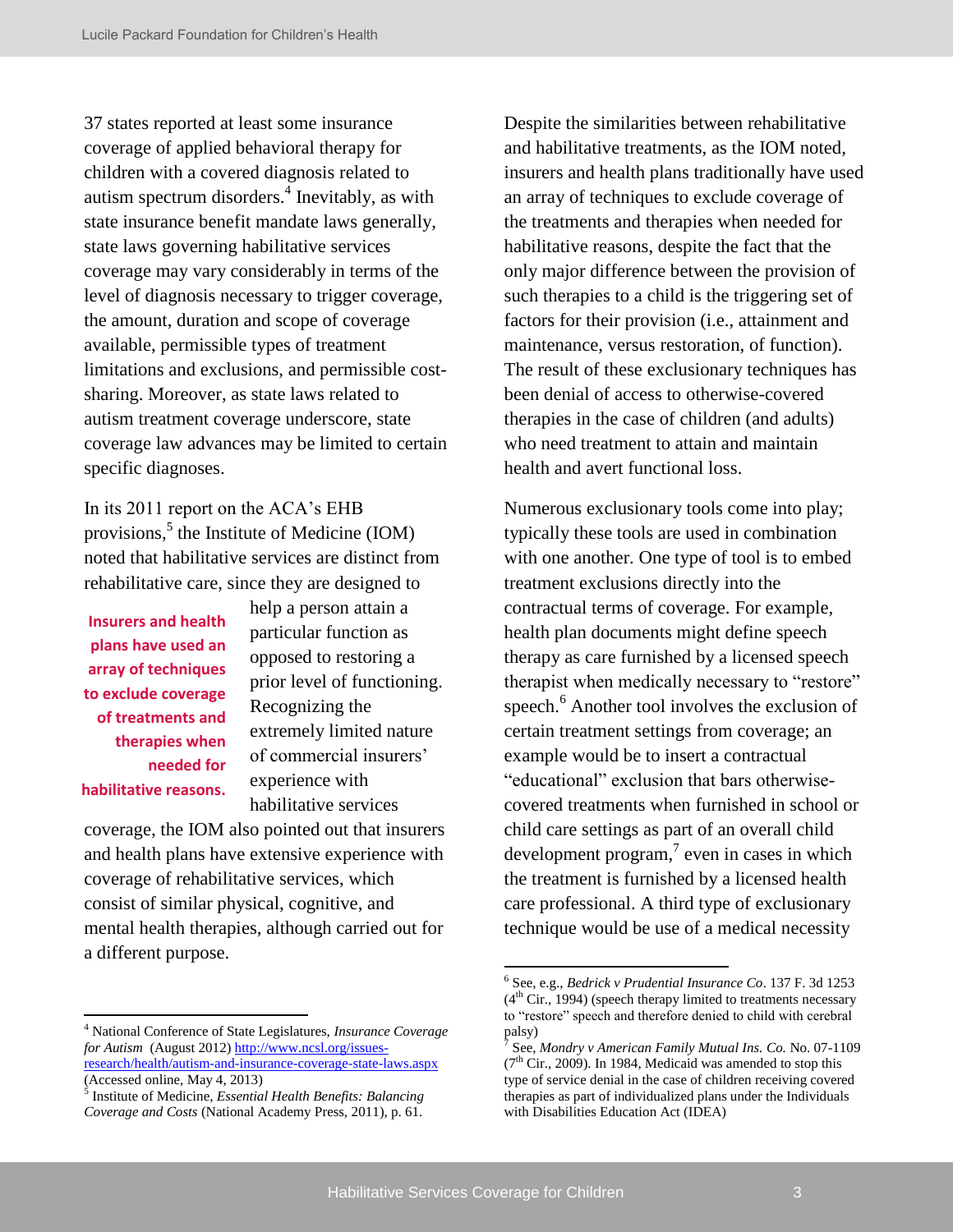standard that allows payment for covered therapies only in cases in which the purpose of the treatment is to recover lost function.<sup>8</sup> A fourth type of tool is the use of internal practice guidelines, which guide individual determinations of medical necessity in particular cases, that advise against interventions in the case of children with developmental disabilities, for whom such interventions are to be considered educational in nature, with no hope of health improvement.<sup>9</sup>

#### *Medicaid and CHIP*

As a program designed for impoverished families, and children and adults with disabilities, Medicaid historically has operated in a fashion completely distinct from the principles that guide the types of exclusions of long term treatments for chronic physical and mental conditions that characterize commercial coverage. For this reason, Medicaid's distinct qualities are apparent not only in the populations entitled to coverage but in the level of coverage to which beneficiaries are entitled, especially in the case of children.

Medicaid consists of both required and optional services, and as a general matter, federal law bars states from discriminating on the basis of diagnosis in coverage of required services.<sup>10</sup> This means that Medicaid prohibits states from withholding otherwise covered treatments that fall within required services classes simply because a condition was present at birth as opposed to developing later in life.

Moreover, where children are concerned, no service class falling within the federal definition of "medical assistance" is classified as optional; instead, all services are required services. This special coverage standard is the result of Medicaid's special early and periodic screening, diagnosis and treatment (EPSDT) benefit, which covers individuals from birth to age 21. Part of Medicaid since 1967 and expanded significantly by Congress in 1989, EPSDT offers not only broad preventive benefits but also coverage of all medically necessary treatments and services falling within any of the covered classes of services that together define the concept of "medical assistance." Furthermore, the definition of EPSDT itself adds to the power of its coverage requirements, since the term "early" in the EPSDT statute modifies not only "screening" but also "diagnosis and treatment<sup>"11</sup>

As a result, EPSDT effectively creates a singular coverage standard that entitles children to the broadest possible range of treatments and services (without cost-sharing) at the earliest possible point at which the need for treatment is determined. Finally, EPSDT establishes a medical necessity test that turns on whether a treatment is necessary to "ameliorate" any "physical or mental health condition," thereby eliminating any distinction between physical and mental conditions or between conditions that are present at birth or early infancy as opposed to being subsequently acquired.

In 2006, Congress amended Medicaid to enable states to substitute a more limited "benchmark" benefit design (pegged to the commercial insurance market) in place of traditional Medicaid coverage for certain populations.<sup>12</sup>

<sup>8</sup> See *Bedrick*, supra, note 4.

 $^9$  Id.

<sup>10</sup> 42 C.F. R. §440.230(b)

<sup>&</sup>lt;sup>11</sup> 42 U.S.C. §§1396d(a)(4)(B) and (r)

 $12 \text{ }$  §1937 of the Social Security Act, added by the Deficit Reduction Act of 2005.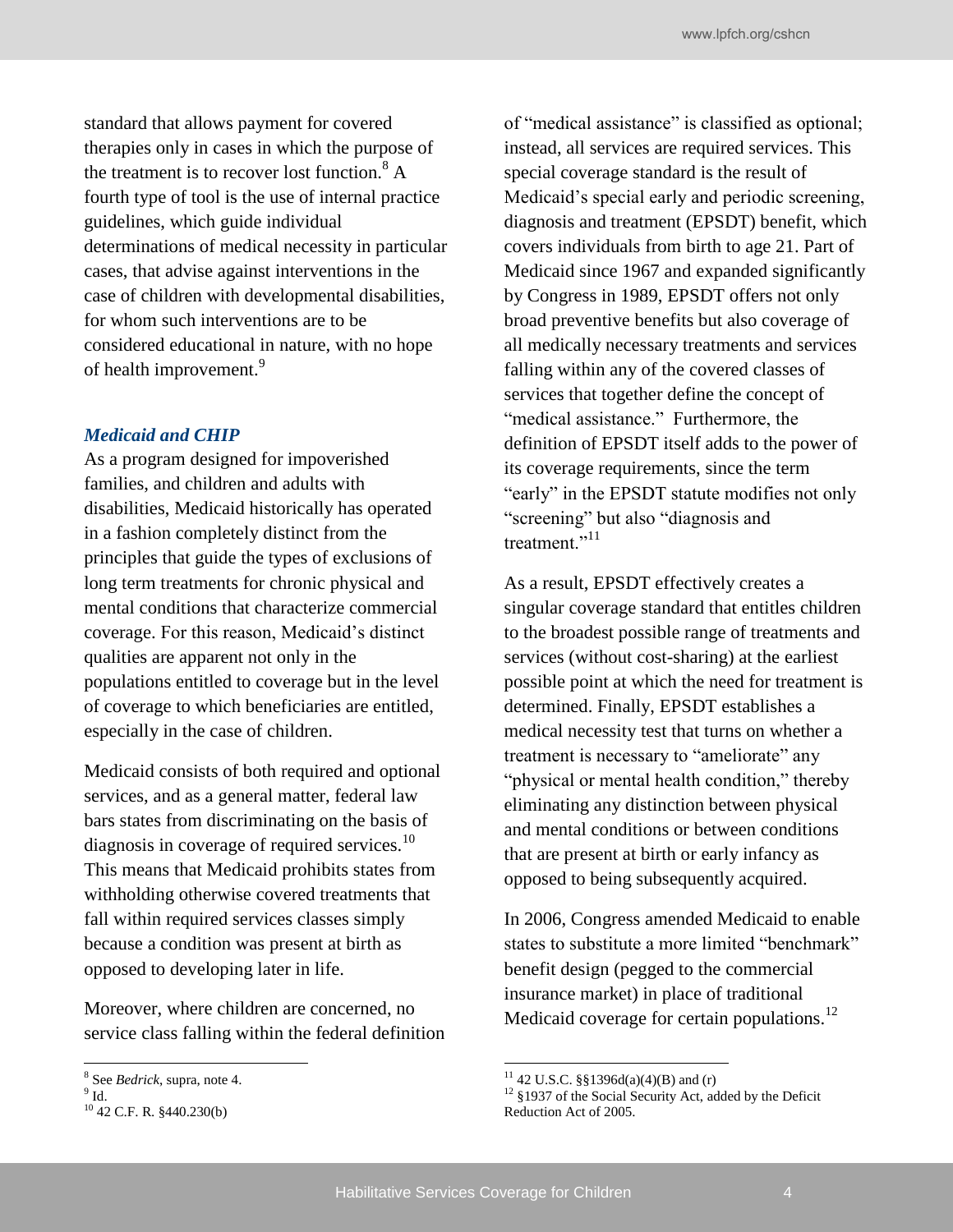(The 2006 benchmark amendment reflects both a state option to adopt a commercially oriented benefit design as well as state flexibility to buy such commercial designs from sellers of "benchmark plans.") The 2006 benchmark amendments thus were designed to pave the way to a revision of Medicaid's traditional benefit design in ways that would pull it closer to commercial norms, with their limited coverage of long term treatments for chronic physical, mental, and developmental conditions. At the same time however, the 2006 amendments also preserved the full EPSDT benefit package for children enrolled in benchmark plans.<sup>13</sup> Thus, even in the case of children enrolled in Medicaid benchmark plans, the full EPSDT benefit package remains the coverage standard.

The Children's Health Insurance Program affords states far greater discretion in defining the amount, duration, and scope of covered services. Under CHIP, habilitative services coverage remains a state option in the case of separately administered CHIP plans. Because the EHB provisions do not apply to state CHIP plans, habilitative services remain a state CHIP option in the wake of the ACA.

### **The Affordable Care Act**

The Affordable Care Act transforms the market for private health insurance. However, the scope of the transformation varies depending on which segment of the insurance market is in focus. Certain ACA amendments apply to the private coverage market as a whole, while others, such as the EHB provisions, target the state-regulated individual and small group health insurance market. Furthermore, as discussed below, the

ACA cross-walks (that is, applies) the EHB provisions to the Medicaid benchmark statute in order to ensure going forward that states' benchmark plans meet all EHB requirements.

Of course, the ACA's EHB provisions are of special importance to the Health Insurance Marketplace (formerly termed Exchanges, consistent with the Act's statutory terminology). This is because in order to be certified as "Qualified Health Plans" (the type of plan sold in the Marketplaces), issuers must demonstrate that their QHPs cover all essential health benefits in accordance with federal and state requirements. The ACA exempts "grandfathered" plans<sup>14</sup> from nearly all of the general market reforms, as well as the EHB coverage requirements. But the test of grandfathered status is sufficiently stringent so that the proportion of plans that fall into this special exemption category is expected to decline significantly with time.  $15$ 

## *Key market reforms generally applicable to all non-grandfathered plans sold in the individual or group markets, whether fully insured or self-insured*

Certain of the ACA's general market-wide insurance reforms are especially relevant to a discussion of the EHB provisions because they address the basic question of access to coverage among children and adults with disabilities:

 *A bar against lifetime and annual coverage limits.* The Act bars lifetime and annual limits on coverage.<sup>16</sup> Prior to 2014, the Act

<sup>14</sup> PPACA §1251

<sup>&</sup>lt;sup>15</sup> Healthcare.Gov offers a clear explanation of which protections do and do not apply to grandfathered plans. [http://www.healthcare.gov/law/features/rights/grandfathered](http://www.healthcare.gov/law/features/rights/grandfathered-plans/)[plans/ \(](http://www.healthcare.gov/law/features/rights/grandfathered-plans/)Accessed online May 5, 2013)

 $\frac{16 \text{ } PHSA \text{ } $2711 \text{ as added by PPACA $1001}$ 

 $13 \frac{\$1937(a)(1)(A)(ii)}{}$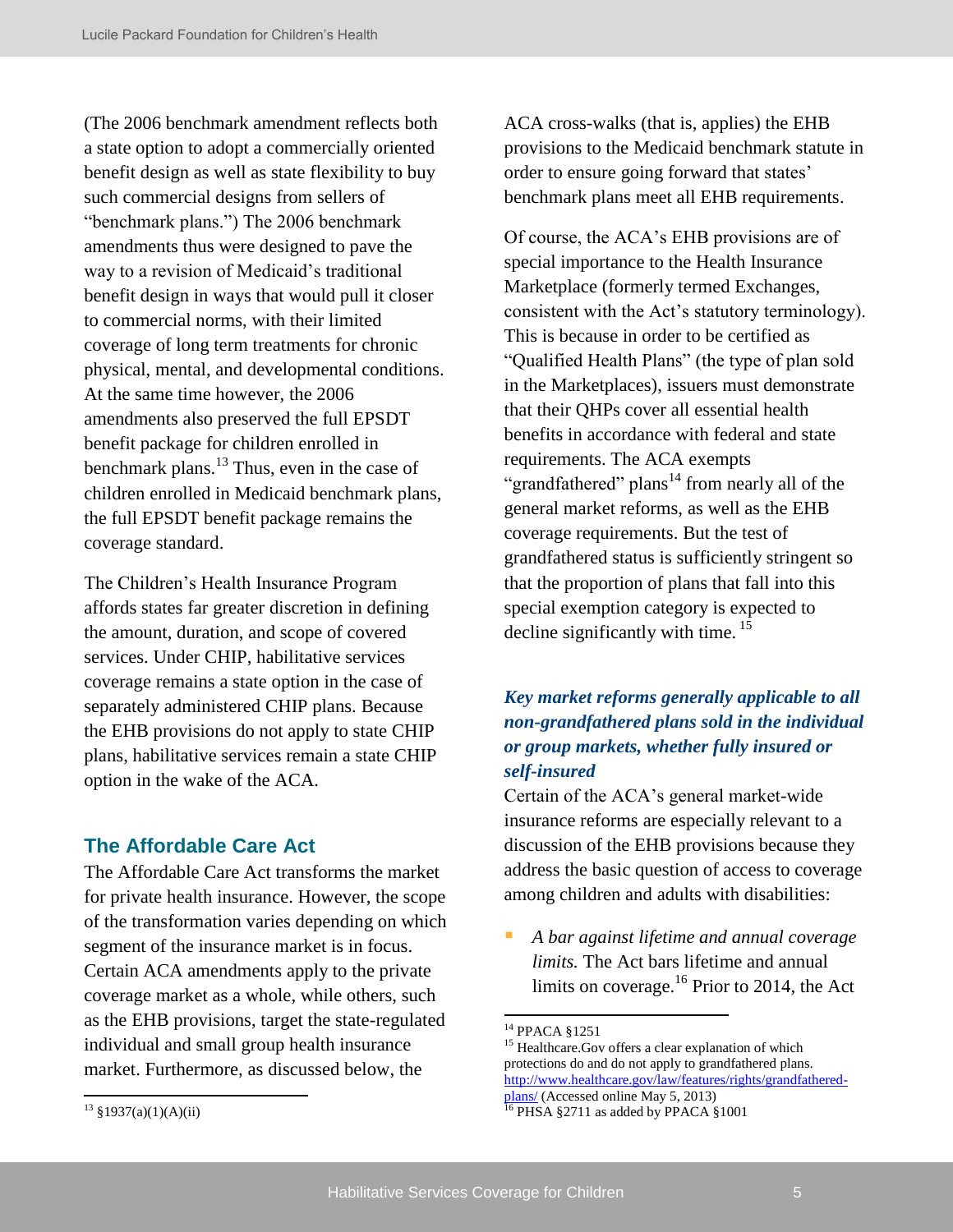allows certain restricted annual limits on benefits and services falling within the "essential health benefits" category.<sup>17</sup> Thus, to the extent that a health plan of any size offers habilitative services, coverage cannot be subject to either annual or lifetime limits. (Grandfathered plans are subject to the bar against lifetime limits.)

- *Coverage of preventive services.* The Act requires coverage of certain preventive services including services for infants, children and adolescents that are "evidenceinformed preventive care and screenings provided for in comprehensive guidelines" issued by the Health Resources and Services Administration (HRSA).<sup>18</sup> HRSA guidelines $^{19}$  encompass 26 separate preventive services including numerous screening procedures used to identify children whose health conditions make them candidates for habilitative treatment.
- *Uniform explanations of coverage.* The Act requires all health plans to use uniform explanation of coverage documents and standardized definitions.<sup>20</sup> The Act's uniform explanation of coverage documents do not bind any plan to coverage of the subject matter as described; (in other words, actual coverage still depends on the terms of the plan itself). Nonetheless, the uniform explanation of coverage materials incorporate the NAIC habilitative services definition described earlier ("health care services that help a person keep, learn or

<sup>17</sup> PPHSA §2711(a)(2) as added by PPACA §1001

<sup>19</sup>[http://www.healthcare.gov/news/factsheets/2010/07/preventive](http://www.healthcare.gov/news/factsheets/2010/07/preventive-services-list.html#CoveredPreventiveServicesforChildren) [-services-list.html#CoveredPreventiveServicesforChildren](http://www.healthcare.gov/news/factsheets/2010/07/preventive-services-list.html#CoveredPreventiveServicesforChildren)

improve skills and functioning for daily living").

 *Guaranteed issue and renewal, and a bar against pre-existing condition exclusions or discrimination based on health status.* The Act requires all plans to make coverage available regardless of health status. $21$ Furthermore the Act bars the use of preexisting condition exclusions<sup>22</sup> or other forms of discrimination (such as pricing) that are based on health status. $^{23}$ 

#### *The EHB Requirements*

The EHB provisions of the ACA designate 10 mandatory benefit classes, one of which is "rehabilitative and habilitative services and devices." <sup>24</sup> As noted, the EHB provisions apply to all insurance products sold in the individual and small group markets. The provisions also apply to Medicaid "benchmark" plans (renamed "Alternative Benefit Plans [ABPs]" by the Centers for Medicare and Medicaid Services in proposed rules issued in January 2013). As a result, the EHB amendments effectively raise the bar not only for private insurance but also for Medicaid benchmark plans (now renamed ABPs) that will enroll newly eligible adults ages 21 and older<sup>25</sup> as well as certain children, at state option. (Recall, as previously discussed, however, that individuals enrolled in benchmark

<sup>18</sup> PHSA §2713(a)(3)

 $20$  PHSA §2715, added by PPACA §1001

<sup>21</sup> PHSA §2702, added by PPACA §1201

<sup>22</sup> PHSA§2704, added by PPACA §1201

 $^{23}$  Id.  $\,$ 

 $24$  The 10 categories consist of ambulatory patient services, emergency services, hospitalization, maternity and newborn care, mental health and substance use disorder services, prescription drugs, rehabilitative and habilitative services and devices, laboratory services, preventive and wellness services and chronic disease management, and pediatric services including oral and vision care. PPACA §1302(b)(1)  $25$  78 Fed. Reg. 4594-4724. See discussion of EHB coverage through alternative benefit plans, 78 Fed. Reg. 4629-4631.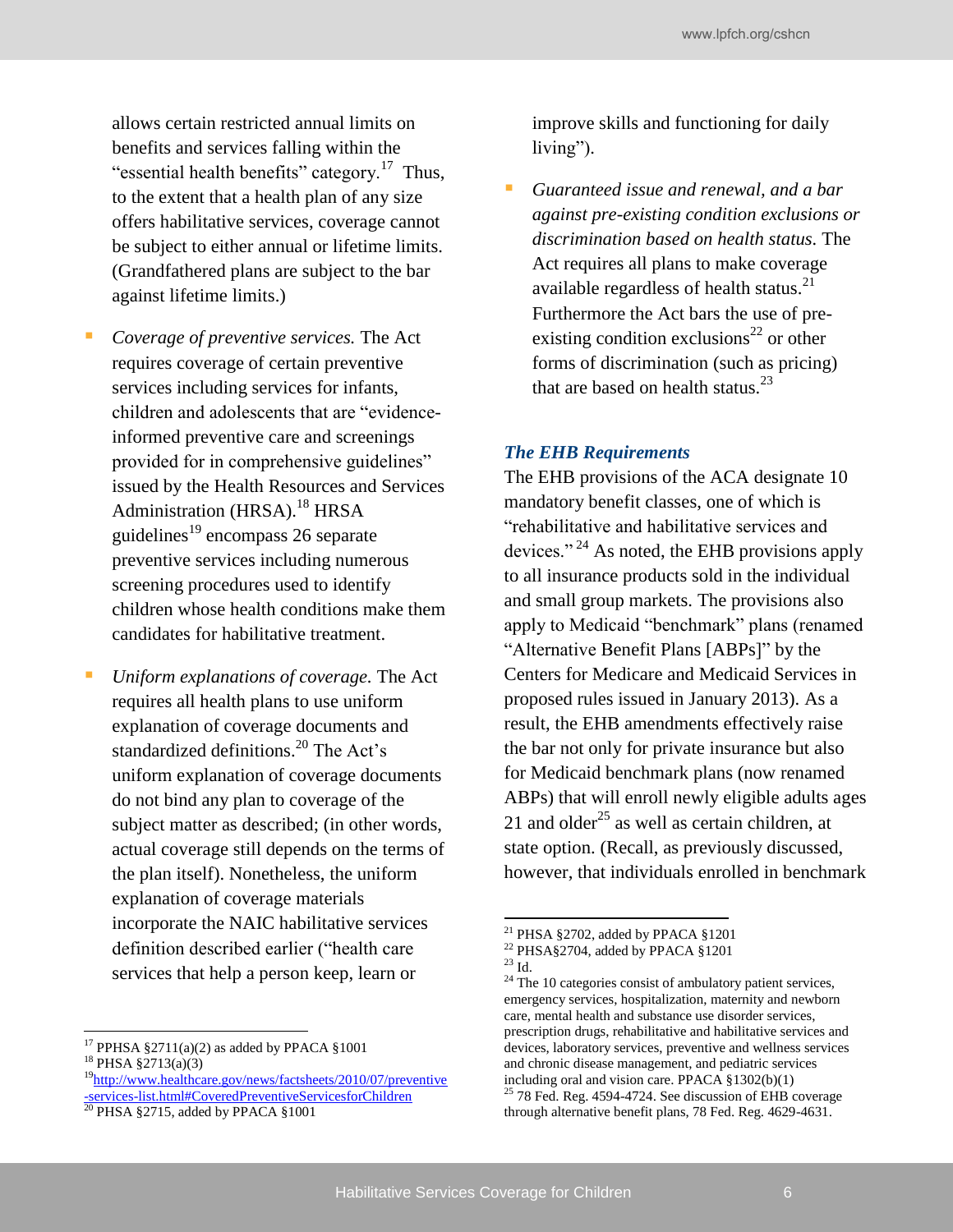plans and under age 21 remain entitled to the full EPSDT benefit, a coverage guarantee that the ACA does not alter. It is also important to note that young adults entitled to Medicaid on the basis of their status as former foster care children remain exempt from the arguably more limited benchmark rules and entitled to traditional Medicaid coverage, which may include richer benefits for serious and chronic physical and mental health conditions).<sup>26</sup>

Thus, as the Table below illustrates, children who are entitled to Medicaid remain fully entitled to EPSDT, regardless of whether their coverage is effectuated through traditional feefor-service arrangements, traditional Medicaid managed care arrangements, or through benchmark/ABP arrangements, or even through enrollment in a Qualified Health Plan (QHP) purchased by a state Medicaid program in the Health Insurance Marketplace.<sup>27</sup> For this reason, the habilitative coverage component of the EHB requirement does not directly affect Medicaidenrolled individuals under 21.

But in the case of private health insurance, the EHB requirement is far-reaching for the millions of children expected to be enrolled in

[http://www.healthreformgps.org/wp-content/uploads/medicaid](http://www.healthreformgps.org/wp-content/uploads/medicaid-premium-assistance-3-29.pdf)[premium-assistance-3-29.pdf](http://www.healthreformgps.org/wp-content/uploads/medicaid-premium-assistance-3-29.pdf) (March 29, 2013). See generally, Sara Rosenbaum for Healthreform GPS for a discussion of Medicaid premium support

plans sold in the individual and small group markets, particularly those plans (i.e., certified Qualified Health Plans) sold inside the Health Insurance Marketplace. Particularly great interest has been shown in the question of how the EHB requirements will affect coverage obtained through the Health Insurance Marketplace, since it is this segment of the insurance market in which individuals and families, as well as small low-wage employers, will qualify for subsidization through premium tax credits (and cost-sharing assistance in the case of individuals and families).

#### *The EHB Statutory Provisions*

As noted, the EHB statute sets forth 10 broad benefit categories, including habilitative and rehabilitative services and devices, and directs the Secretary to define the EHB package. The statute further provides that in carrying out her implementation responsibilities, the Secretary must take into account certain "considerations," three of which bear directly on habilitative services coverage: First, in fashioning the package, the Secretary must balance the health care needs of a "diverse" population, including children. Second, the Secretary must "not make coverage decisions, determine reimbursement rates, establish incentive programs, or design benefits in ways that discriminate against individuals because of their age, disability, or expected length of life." Third, the Secretary must ensure that health benefits established as essential [will] not be subject to denial . . . on the basis of individuals' present or predicted disability. . ."28

In addition to describing certain covered EHB classes and establishing certain

<sup>&</sup>lt;sup>26</sup> Social Security Act §1937(a)(2)(B)(viii), as amended by PPACA §2004

<sup>&</sup>lt;sup>27</sup> Since Medicaid's enactment, states have had the option to cover beneficiaries by buying private insurance coverage. This option is now codified at §1905 of the Social Security Act. Some states, such as Arkansas, are considering using the purchase of Qualified Health Plans sold in the Marketplace to cover some portion of their newly eligible population. Although the Arkansas model appears at this point to be limited to adults, there is no reason why a state could not also buy QHP coverage for families with children. See CMS, Medicaid and the Affordable Care Act: Premium Assistance

[http://www.healthreformgps.org/resources/using-medicaid](http://www.healthreformgps.org/resources/using-medicaid-funds-to-buy-qualified-health-plan-coverage-for-medicaid-beneficiaries/)[funds-to-buy-qualified-health-plan-coverage-for-medicaid](http://www.healthreformgps.org/resources/using-medicaid-funds-to-buy-qualified-health-plan-coverage-for-medicaid-beneficiaries/)[beneficiaries/](http://www.healthreformgps.org/resources/using-medicaid-funds-to-buy-qualified-health-plan-coverage-for-medicaid-beneficiaries/) (Accessed online May 5, 2013)

<sup>28</sup> PPACA §1302(b)(4)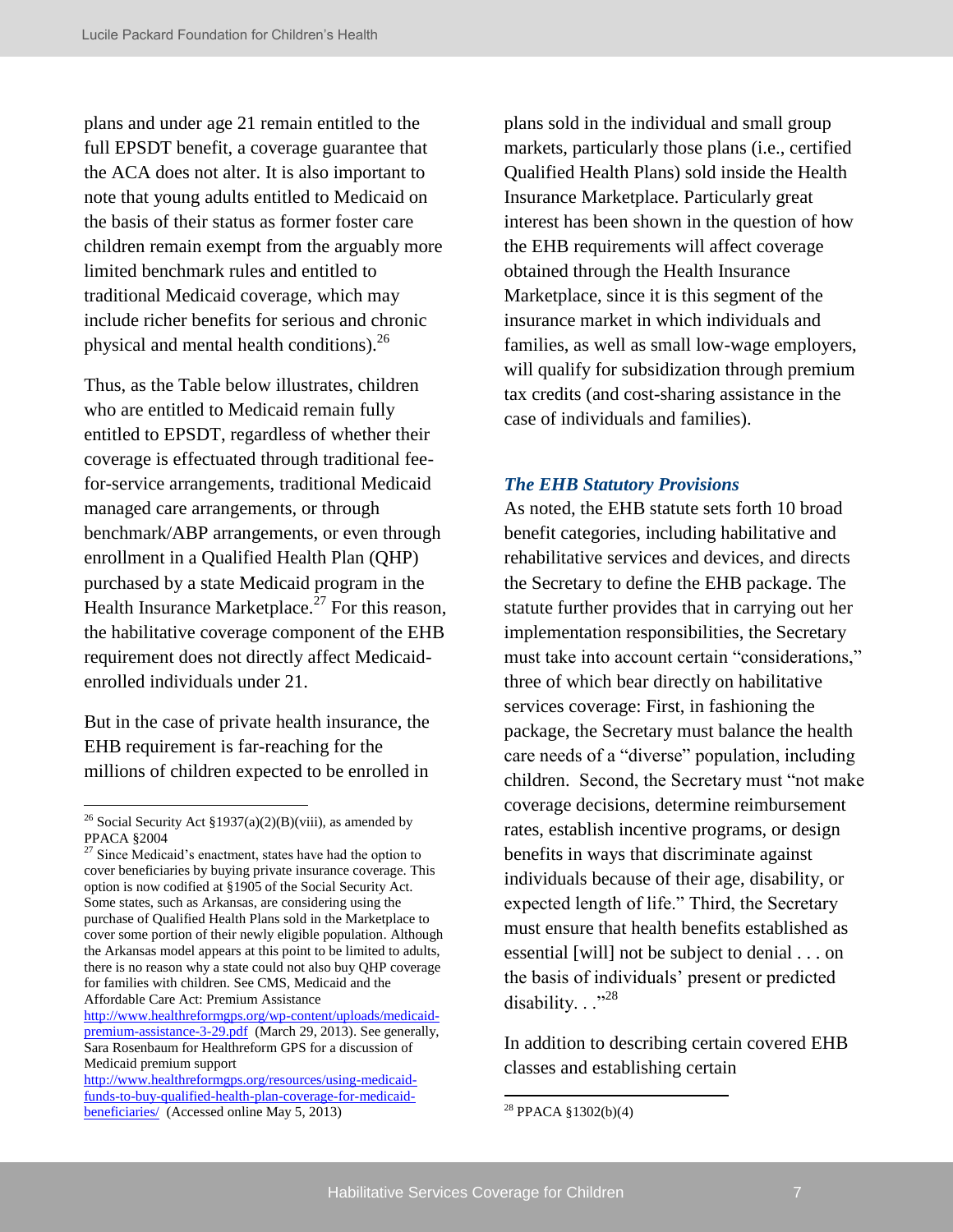"considerations," the statute also defines EHBs in terms of their actuarial value. This definition of EHBs in relation to their actuarial value as well as their specific terms of coverage is significant, as discussed below, because of its implications for the practice of benefit substitution.

Another key matter in examining the implementation of the habilitative services component of the EHB package is its interaction with the Mental Health Parity and Addiction Equity Act of 2008 (MHPAEA). Federal regulations implementing MHPAEA $^{29}$  interpret the Act as applying to both quantitative (e.g., the number of allowable visits) and nonquantitative (e.g., medical necessity, medical management practices) treatment limits. MHPAEA applies to all employer group plans with 50 or more full-time employees, as well as to QHPs of any size sold in the Health Insurance Marketplace. $30$  As a result, understanding how MHPAEA relates to any particular EHB class becomes a significant factor in regulating the practices of both QHPs as well as health plans sold in the small group market.

#### *The Secretary's Approach to Implementation*

In implementing the EHB provisions, the Secretary has elected to delegate the power to define EHBs to both states and insurers, at least in the initial implementation years. Recognizing the extent to which U.S. law emphasizes the role of states in the regulation of insurance – an emphasis that has long distinguished the U.S. insurance market and that continues under the ACA – the Secretary has taken an exceptionally broad approach to defining the meaning and

scope of EHBs. The EHB regulations effectively delegate the key decisions to states and to the health insurance industry itself, which has long enjoyed considerable discretion to shape coverage design. $31$ 

The final rules, released in February 2013, <sup>32</sup> were presaged by an *Essential Health Benefits Bulletin* released in December 2011,<sup>33</sup> which laid out a highly deferential approach to implementing the provisions. The deferential approach set forth in the *Bulletin,* and carried over into the final rules, reflects the Administration's view that the concept of keeping and maintaining functioning is "virtually unknown in commercial insurance... " Thus, despite the fact that the same collection of therapies used in rehabilitative treatment (with which, as the *Bulletin* acknowledged, insurers have extensive experience) form the basis of the therapeutic approaches used in habilitative treatment, the *Bulletin* instead focused on the fact that where habilitative care is concerned, the focus is "on creating skills and functions" as opposed to "restoring skills and function" in the case of rehabilitation.<sup>34</sup> For this reason, the Bulletin concluded, issuers needed exceptionally broad latitude where implementation of habilitative coverage is concerned.

Employing this "virtually unknown" rationale, the Bulletin lays out two options to covering habilitative services in cases in which a state elects not to define the scope of the term. Under the first option, insurers may offer habilitative

<sup>29</sup> 75 Fed. Reg. 5410-5451 (Feb 10, 2010)

<sup>30</sup> PPACA §1311(i)

 $31$  See, generally, Sara Rosenbaum and David Frankford et al., *Law and the American Health Care System* (2d ed., 2012) (Foundation Press, NY, NY)

 $32$  78 Fed. Reg. 12834 (February 25, 2013)

<sup>&</sup>lt;sup>33</sup> http://cciio.cms.gov/resources/files/Files2/12162011/essential

health\_benefits\_bulletin.pdf (accessed online, May 5, 2013)

<sup>&</sup>lt;sup>34</sup> Essential Health Benefits Bulletin at p. 11.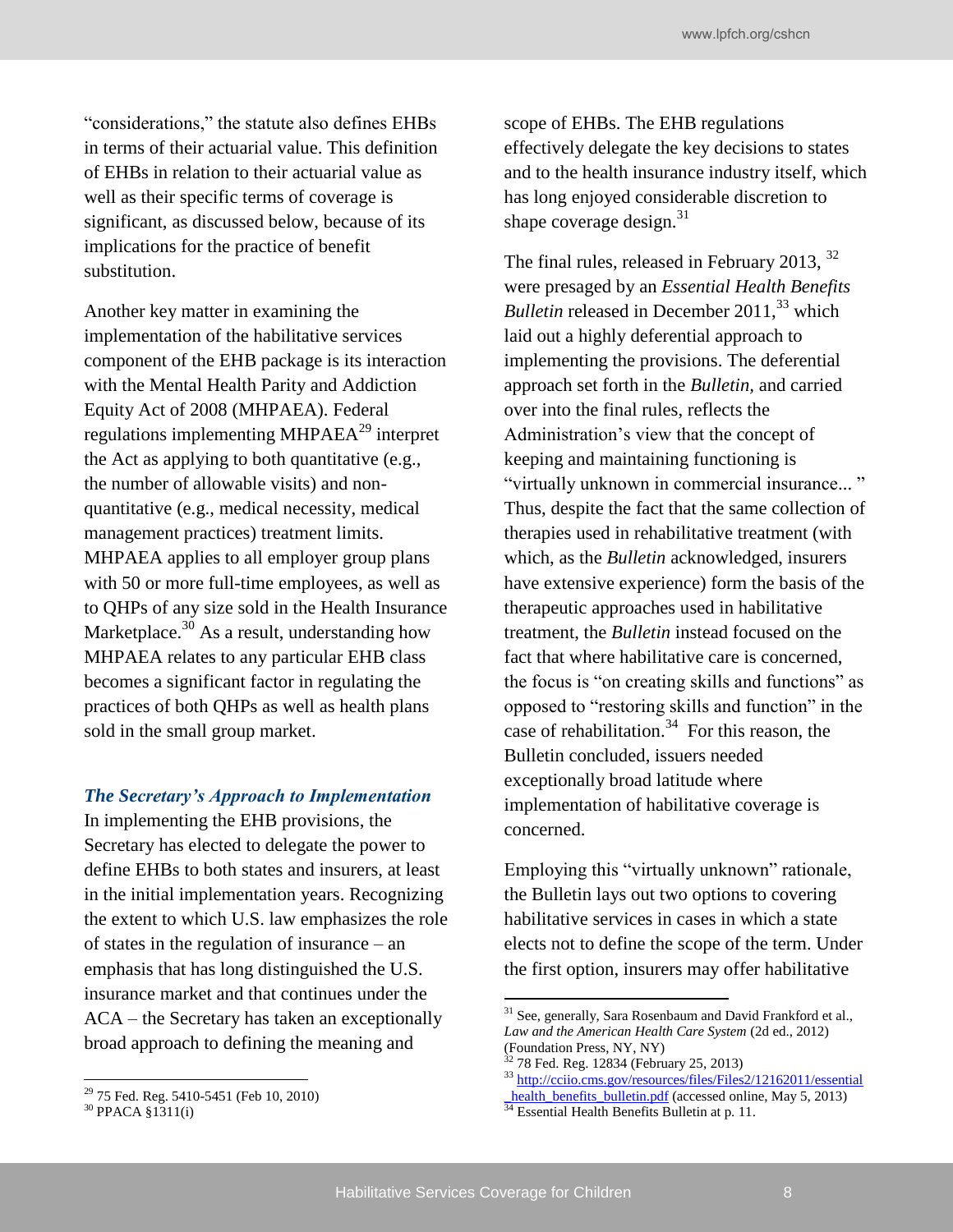services "at parity" with rehabilitation; that is, they may elect to cover the same range of physical, mental, cognition, and other therapies available through rehabilitative coverage, simply substituting a habilitative-related test of coverage (i.e., coverage is available when the treatments are necessary to attain and maintain functional skills as opposed to restoring them). Alternatively – and highly significantly – the *Bulletin* permits issuers on a "transitional basis" to "decide which habilitative services to cover" and report their coverage to HHS.<sup>35</sup>

The final EHB rule preserves the *Bulletin's*  construct, by establishing a multi-pronged approach to habilitative services coverage in the EHB-governed market. As a threshold matter – and reflecting the deferential standard that succeeding Administrations have taken to state regulation of insurers ever since the 1996 enactment of the Health Insurance Portability and Accountability Act (HIPAA) – the regulations provide that states "may" determine the meaning and scope of habilitative services if their "base benchmark plan" (which is the starting point for building the essential health benefits package) does not already contain a definition.<sup>36</sup>

The regulations then proceed to lay out what might be thought of as the federal default approach in the event that the state's final EHB benchmark does not include a definition of habilitative services. Under this "default" approach, the two coverage options presented in the *Bulletin* are incorporated into the rules. That is, an issuer either may use a "parity" approach to habilitative coverage or it may determine the

meaning and scope of habilitative coverage and report it to  $HHS$ <sup>37</sup>

At this point, two other crucial aspects of the final EHB rule come into play. The first is how the final rule implements the bar against discrimination against persons with disabilities, as well as the requirement that the final package reflect the needs of a diverse population. The final rule  $38 \sinh y$  repeats the terms of the statute and does not amplify on their meaning or apply the considerations to specific cases (such as how the Administration expects that issuers are to balance coverage of rehabilitative services for adults with habilitative services for children and adults with developmental disabilities).

The second crucial aspect of the final EHB rule has to do with the issue of substitution, that is, the discretion of insurers to substitute one set of covered items and treatments for another, as long as the package containing the substituted benefits is the actuarial equivalent of the EHB benchmark. The final rule allows states to bar substitution. But in the absence of a state bar, the rule permits issuers to substitute services but only within the same benefit class. Since rehabilitative and habilitative services fall within the same benefit class,  $39$  this presumably means that in selecting between the two habilitative services coverage options under the rule (i.e., parity versus insurer-defined level of coverage), insurers may offer a lesser scope of habilitative coverage in favor of a richer rehabilitative benefit package. Such a coverage design strategy may be highly desirable in a QHP marketplace that is expected to attract millions of older adults in poor health.

 $37$  45 C.F.R. §156.115 (a)(5)(i) and (ii)

 $38\,45$  C.F.R.  $\S 156.125(a)$ 

<sup>39</sup> PPACA §1302 groups habilitative and rehabilitative services together into a single benefit grouping.

<sup>35</sup> Id.

<sup>36</sup> 45 C.F.R. §156.110(f)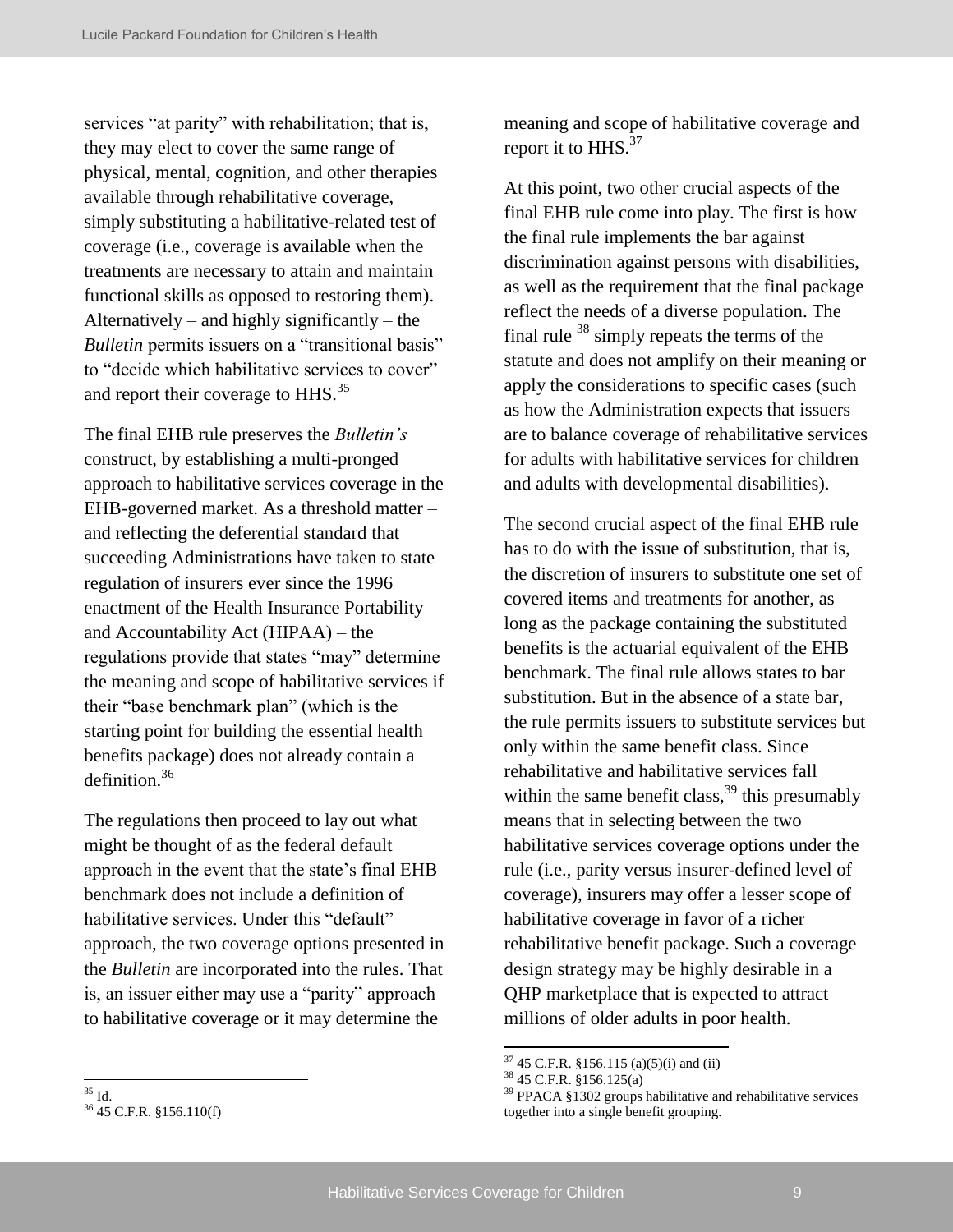Finally, it is important to note that in the context of non-discrimination, the final EHB rule does not address the interaction of habilitative coverage under the EHB package with MHPAEA.

In sum, the EHB regulations establish a tiering approach to habilitative services coverage policy. In the first tier, the federal government, deferring to the primary role of states in the regulation of insurance, will look to state law. If a state standard is absent – that is, if the state elects not to define the meaning and scope of habilitative coverage, then the second tier commences. Under this tier, insurers would be free to use one of two approaches under the federal default standard as laid out in the final EHB rules. Under the first approach the insurer would offer habilitative coverage at parity with rehabilitative coverage. Under the second, the issuer would fashion a habilitative benefit and report on it. Under the substitution rule, and in the absence of a state prohibition to the contrary, the habilitative benefit could be lessened in favor of a richer rehabilitative services benefit.

A series of blog posts<sup>40</sup> at the Statereforum<sup>®</sup> website maintained by the National Academy for State Health Policy suggest that some states have begun to develop approaches to habilitative services coverage. As one might expect, these approaches run the gamut, from parity to complete or partial deference to issuers (for example, allowing issuers to design habilitative services coverage generally but requiring them to cover at least some level of habilitative services for children with autism

<sup>40</sup> [http://www.statereforum.org/search/solr/habilitative%20](http://www.statereforum.org/search/solr/habilitative%20benefits)  [benefits \(](http://www.statereforum.org/search/solr/habilitative%20benefits)Accessed online May 5, 2013)

spectrum disorders, presumably reflecting underlying state benefit mandates).

### *The Approach Taken by the Office of Personnel Management to Essential Health Benefits*

The federal Office of Personnel Management (OPM) oversees the QHP certification process in the case of multi-state QHPs. In the case of habilitative services, OPM has taken a strikingly different approach that suggests far less deference to the insurance industry. As is the case with the HHS regulations, OPM will require issuers to follow a state's definition of habilitative services where the state provides a definition. But where the state does not define the coverage, the OPM rule indicates that the agency "may determine what habilitative services and devices are to be included in that EHB-benchmark plan."<sup>41</sup> Thus, unlike HHS, OPM leaves the door open to a potentially more directive approach to defining habilitative services. With respect to the issue of benefit substitution, OPM specifies that an issuer must "comply with any state standards relating to substitution of benchmark benefits or standard benefit designs." $42$  Whether, in the absence of a state bar against substitution, OPM in fact will permit substitution within the habilitative/rehabilitative coverage class is not clear.

The interaction of the EHB regulations across public and private insurance markets can be seen in the Table below.

#### **Discussion**

This analysis underscores that states remain the

 $41$  5 C.F.R. §800.105(c)(3)

 $42$  5 C.F.R. §800.105(b)(3)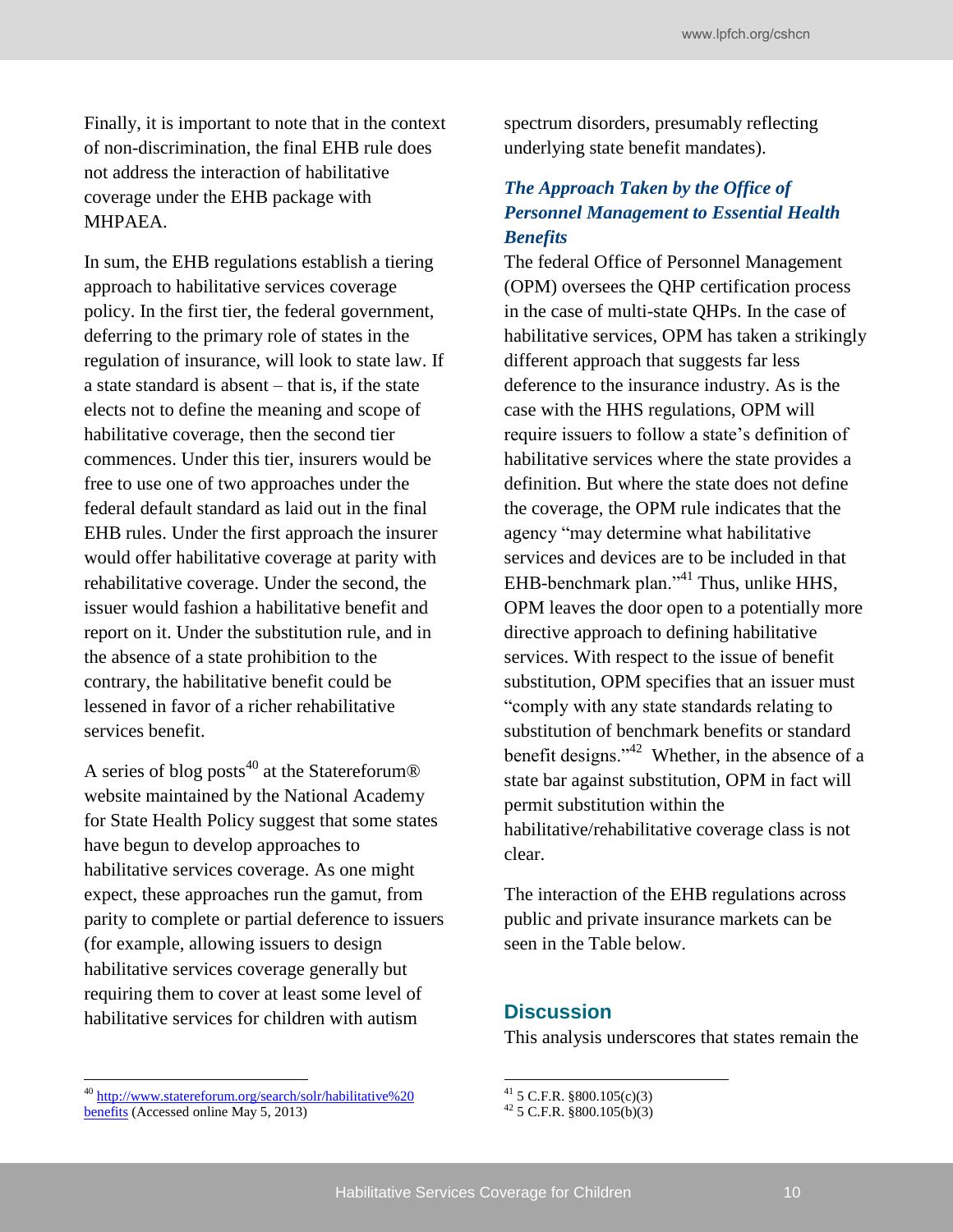first-level decision point where defining the meaning and scope of EHBs is concerned. As such, two possible avenues to a state definition exist. The first is state benefit mandates in effect as of December 31, 2011, which the federal regulation incorporates into the final EHB rule. To the extent that states mandated one or more types of habilitative treatment coverage as of that date, the mandate presumably would apply unless amended or altered in state law. But in many states, the benefit mandate may be limited to certain diagnoses and certain treatments, in contrast to rehabilitative coverage, which typically pertains to a wide array of physical and mental health/addiction disorder conditions for which treatments aimed at aiding recovery are appropriate.

At the same time, as the federal regulations underscore, states retain the primary role in defining the meaning of the federal habilitative services coverage standard, regardless of their own, separate state mandates. As the Statereforum® materials suggest, at least some states are moving to implement the habilitative coverage provisions of the EHB amendments separate and apart from whatever their preexisting state law benefit mandates may specify. For example, some states already have indicated that they expect issuers to maintain a "parity" approach where habilitative/rehabilitative services are concerned. Other states already have indicated that in the absence of a specific state benefit mandate, issuers will have the discretion to define the habilitative benefit. In the absence of a bar against benefit substitution, this would permit a state issuer to use a more restrictive approach to habilitative treatment coverage, limiting coverage to certain conditions, certain treatment settings, and certain therapies that collectively offer a

narrower range of coverage than that available when the focus is on rehabilitation as opposed to habilitation.

In states that are considering defining habilitative treatment coverage rather than defaulting to the federal standard or parity or issuer definition, a number of considerations arise.

*Defining habilitative treatment.* The NAIC definition ("health care services that help a person keep, learn or improve skills and functioning for daily living") offers the important benefit of having been adopted and endorsed by the NAIC, whose model laws and policies, as noted above, are considered authoritative in the field of insurance regulation. The definition implicitly, yet importantly, reflects a consensus by an authoritative body that such a definition can be implemented by the industry in terms of coverage design, coverage determination, and coverage pricing, all key considerations.

*The applicable medical necessity standard and medical management considerations.* Under the NAIC definition, a treatment or service would be considered medically necessary if the intervention is necessary to help the individual keep, learn, or improve skills and functioning for daily living. This scope appears to be consistent with the clinical underpinnings of habilitative services. Coverage would not be confined to "attainment" situations (i.e., learn) but would also preserve access to coverage where the intervention is needed to maintain (i.e., keep) skills and functions. The one notable consideration that does not fit neatly into the NAIC definition but that would be relevant to coverage decision-making is whether the treatment is needed to avert deterioration,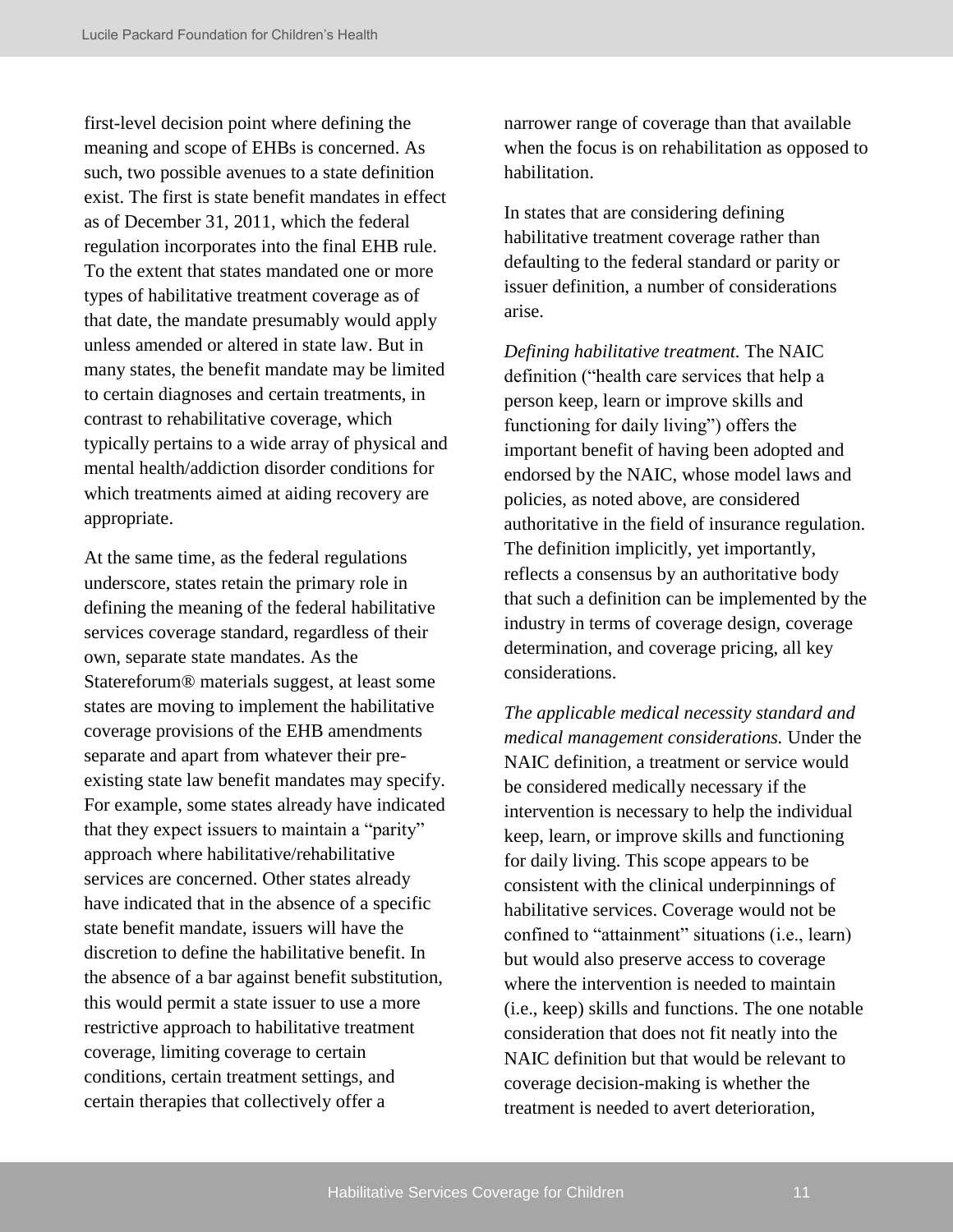although even here, the concept of "keep" arguably encompasses both maintaining and averting loss. Adoption of the NAIC definition of habilitative services with appropriate accompanying indications of policy intent presumably would ensure that the term "keep" is understood as addressing not only maintenance but also the avoidance of loss of functioning.

*Limitations and exclusions.* An important issue in habilitation is the treatment settings in which otherwise covered services will be recognized. In the case of adults receiving either habilitative or rehabilitative services, the location of care may be either an inpatient or outpatient clinical setting. In the case of children, the service location might be a comprehensive day program or school setting, where, during the day of education or child care, a child in need of habilitative treatments receives additional or extra therapies by licensed clinical health professionals. In these situations an important consideration is whether, as long as the health care professional meets applicable state licensure and certification requirements and is furnishing a covered benefit (e.g., speech therapy, physical therapy, therapy to improve cognition or socialization), issuers will have the discretion to exclude otherwise covered treatment because it is received in an educational or social setting.

*Substitution versus parity.* As the federal regulations underscore, substitution is not uncommon in the commercial insurance market. Because habilitative and rehabilitative services arguably fall within a single benefit class, it would be possible for an insurer to limit habilitative coverage in order to expand rehabilitative coverage. If this result is not

desired, then state law would need to explicitly bar substitution within the benefit classes, as so indicated by the federal rule.

*Interaction with mental health parity* 

*requirements.* As noted, mental health parity requirements apply to both QHPs sold in Health Insurance Marketplaces and to small group plans sold outside the Marketplace and covering 50 or more full-time employees. In order to clarify the relationship between the MHPAEA requirements and habilitative services, it would be helpful for a state's habilitative coverage policy to specify the application of MHPAEA in the habilitative treatment context, with respect to both quantitative and non-quantitative treatment limits. By specifying the application of MHPAEA, state habilitative coverage policy would underline the fact that on matters having to do with coverage design or management, MHPAEA prohibits insurers from treating children with mental disabilities in a manner different from those with physical disabilities. Examples of key design and management aspects of insurance where MHPAEA could make a decisive difference would be differentials in the use of treatment plans that require ongoing insurer re-certification, the use of fixed practice guidelines that specify absolute coverage limits (as opposed to softer limits that defer to clinical judgment), differentials in quantitative treatment limits, or differential costsharing requirements.

#### **Conclusion**

Ultimately, the federal government may use the results of the information it gains in overseeing the EHB coverage market – both inside and outside the Health Insurance Marketplace – to move in the direction of a more uniform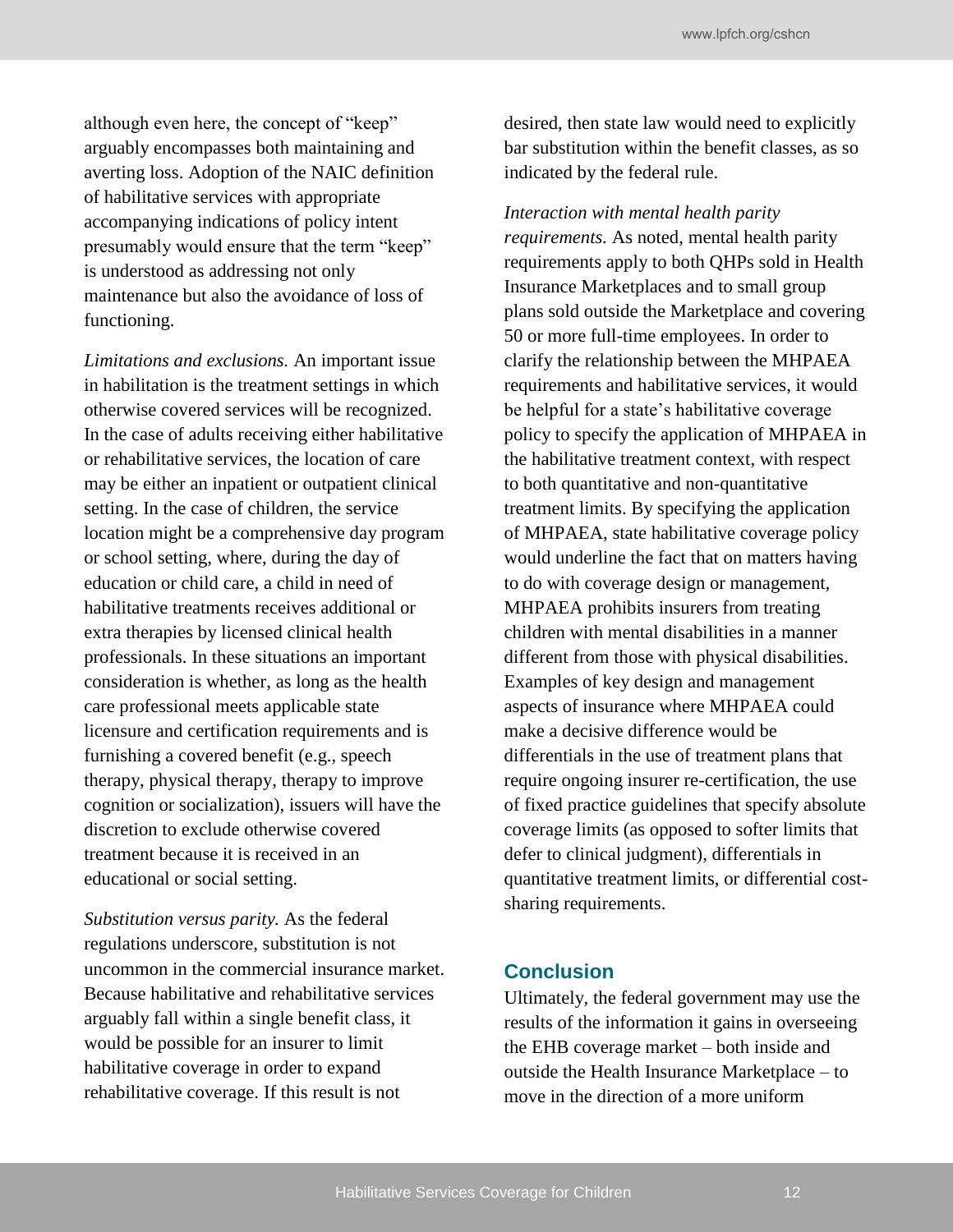national standard. Because the information on habilitative services coverage proposed by QHP bidders is not public, it is not possible to know with certainty how many issuers are proposing to use a parity approach as opposed to an alternate approach that also allows substitution within the habilitative/rehabilitative benefit class. As QHPs come on line in both federally administered and state-based Marketplaces, the task of understanding the current state of habilitative coverage in the EHB market will be eased. It also will be important to determine whether coverage differences emerge in that portion of the EHB market that lies outside of the Health Insurance Marketplace and that involves direct sales by agents and brokers. Also of importance will be how OPM approaches the question of habilitative services coverage in the case of issuers that do not operate under state coverage standards. The OPM regulations at least hint at the notion that the agency is considering more decisive and uniform habilitative coverage standards in its negotiations with issuers, but, of course, it is still too early to tell. In the meantime, state EHB coverage policy offers the crucial starting point for habilitative services coverage.

*Sara Rosenbaum is the Harold and Jane Hirsh Professor of Health Law and Policy at the George Washington University School of Public Health and Health Services.*

ABOUT THE FOUNDATION: The Lucile Packard Foundation for Children's Health works in alignment with Lucile Packard Children's Hospital and the child health programs of Stanford University. The mission of the Foundation is to elevate the priority of children's health, and to increase the quality and accessibility of children's health care through leadership and direct investment. The Foundation is a public charity, founded in 1997.

CONTACT: Lucile Packard Foundation for Children's Health, 400 Hamilton Avenue, Suite 340, Palo Alto, CA 94301 [cshcn@lpfch.org](mailto:cshcn@lpfch.org) | (650) 497-8365